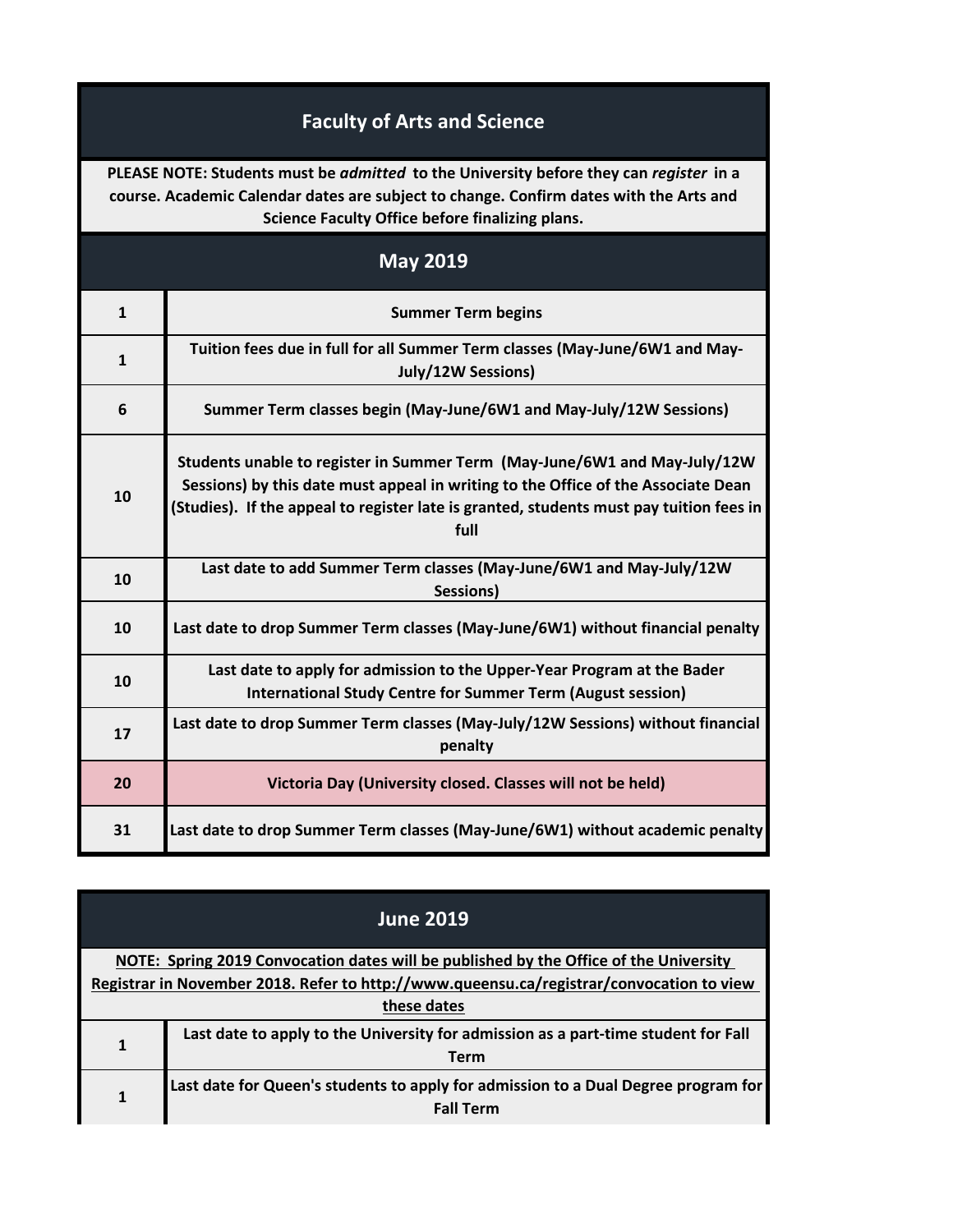| 1            | Last date for Queen's students to apply to transfer into the Faculty of Arts and<br><b>Science for Fall Term</b>                                                                                                                  |
|--------------|-----------------------------------------------------------------------------------------------------------------------------------------------------------------------------------------------------------------------------------|
| $\mathbf{1}$ | Last date to apply to the University for upper-year full-time admission for Fall Term<br>from another post-secondary institution                                                                                                  |
| 7            | Last date to apply for accommodation for an official examination conflict for the<br>June, July and August examination sessions                                                                                                   |
| 15           | Last date for receipt of required documentation from students seeking admission<br>to Fall Term to full- or part-time study, including transfer students, to ensure that<br>an admission decision is made before the Term begins. |
| 17           | Summer Term classes (May-June/6W1) end                                                                                                                                                                                            |
| 20,21        | Summer Term examinations for May-June/6W1 session classes                                                                                                                                                                         |
| 28           | Last date to drop Summer Term classes (May-July/12W Session) without academic<br>penalty                                                                                                                                          |

| <b>July 2019</b> |                                                                                                                                                                                                                                                 |
|------------------|-------------------------------------------------------------------------------------------------------------------------------------------------------------------------------------------------------------------------------------------------|
| $\mathbf{1}$     | Tuition fees due in full for Summer Term classes (July-August/6W2 Session)                                                                                                                                                                      |
| $\mathbf{1}$     | <b>Canada Day (Classes will not be held)</b>                                                                                                                                                                                                    |
| $\overline{2}$   | Summer Term classes (July-August/6W2 Session) begin                                                                                                                                                                                             |
| 8                | Students unable to register in Summer Term (July-August/6W2 Session) by this<br>date must appeal in writing to the Office of the Associate Dean (Studies). If the<br>appeal to register late is granted, students must pay tuition fees in full |
| 8                | Last date to add Summer Term classes (July-August/6W2 Session)                                                                                                                                                                                  |
| 8                | Last date to drop Summer Term classes (July-August/6W2 Session) without<br>financial penalty                                                                                                                                                    |
| 15               | <b>Registration period for Fall and Winter classes begins</b>                                                                                                                                                                                   |
| 15               | First date to apply to graduate in SOLUS for Fall 2019                                                                                                                                                                                          |
| 26               | Summer Term classes (May-July/12W Session) end                                                                                                                                                                                                  |
| 29               | Last date to drop Summer Term classes (July-August/6W2 Session) without<br>academic penalty                                                                                                                                                     |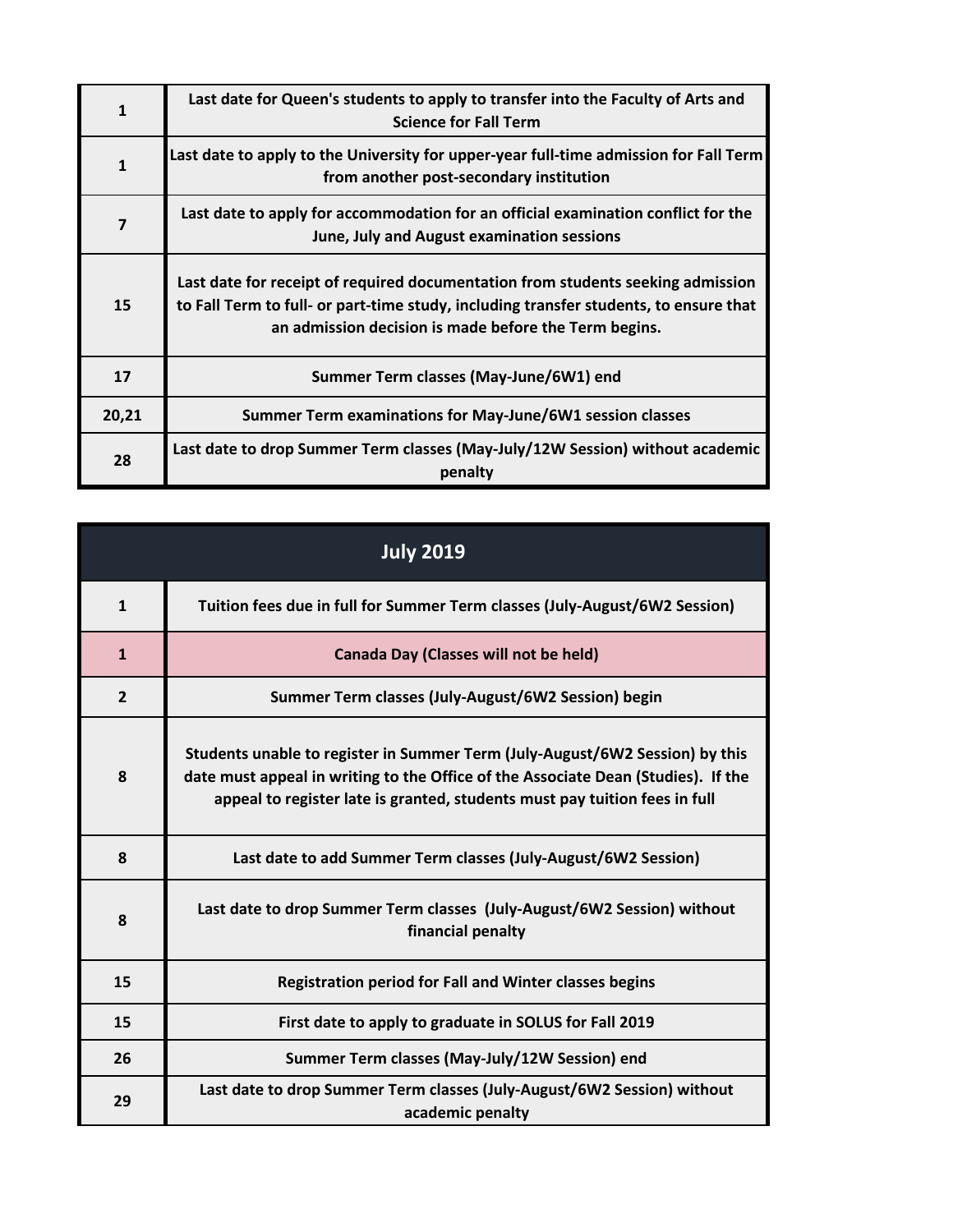| 30 | Summer Term examinations in May-July/12W Session classes begin                                                       |
|----|----------------------------------------------------------------------------------------------------------------------|
| 31 | Last date to apply for admission to the Upper-Year Program at the Bader<br>International Study Centre for Fall Term. |

| August 2019    |                                                                                                                                             |
|----------------|---------------------------------------------------------------------------------------------------------------------------------------------|
| $\mathbf{1}$   | Refer to http://www.queensu.ca/artsci_online/apply/dates-and-deadlines for<br>deadlines for admission to Distance Studies for the Fall Term |
| $\overline{2}$ | Summer Term examinations in May-July/12W Session classes end                                                                                |
| $\overline{2}$ | <b>Registration period for Fall and Winter classes ends</b>                                                                                 |
| 5              | Civic Holiday (University closed. Classes will not be held)                                                                                 |
| 12             | Summer Term classes (July-August/6W2 Session) end                                                                                           |
| 14,15          | Summer Term examinations in July-August/6W2 Session classes                                                                                 |
| 27             | Time period to add and drop classes begins (Open Enrolment)                                                                                 |
| 31             | Residence move-in day                                                                                                                       |
| 31             | <b>Welcoming Ceremony for new students</b>                                                                                                  |
| 31             | <b>Summer Term ends</b>                                                                                                                     |

| September 2019 |                                                                                                                                                                                                                     |
|----------------|---------------------------------------------------------------------------------------------------------------------------------------------------------------------------------------------------------------------|
| 1              | <b>Fall Term begins</b>                                                                                                                                                                                             |
| $\mathbf{1}$   | Tuition fees due in full for Fall Term (Exception: OSAP students)                                                                                                                                                   |
| $\overline{2}$ | Labour Day (University closed. Classes will not be held)                                                                                                                                                            |
| 5              | <b>Fall Term classes begin</b>                                                                                                                                                                                      |
| 18             | Students unable to register in Fall Term by this date must appeal in writing to the<br>Office of the Associate Dean (Studies). If the appeal to register late is granted,<br>students must pay tuition fees in full |
| 18             | Last date to add Fall Term and multi-term classes                                                                                                                                                                   |
| 18             | Last date to drop Fall Term and multi-term classes without financial penalty                                                                                                                                        |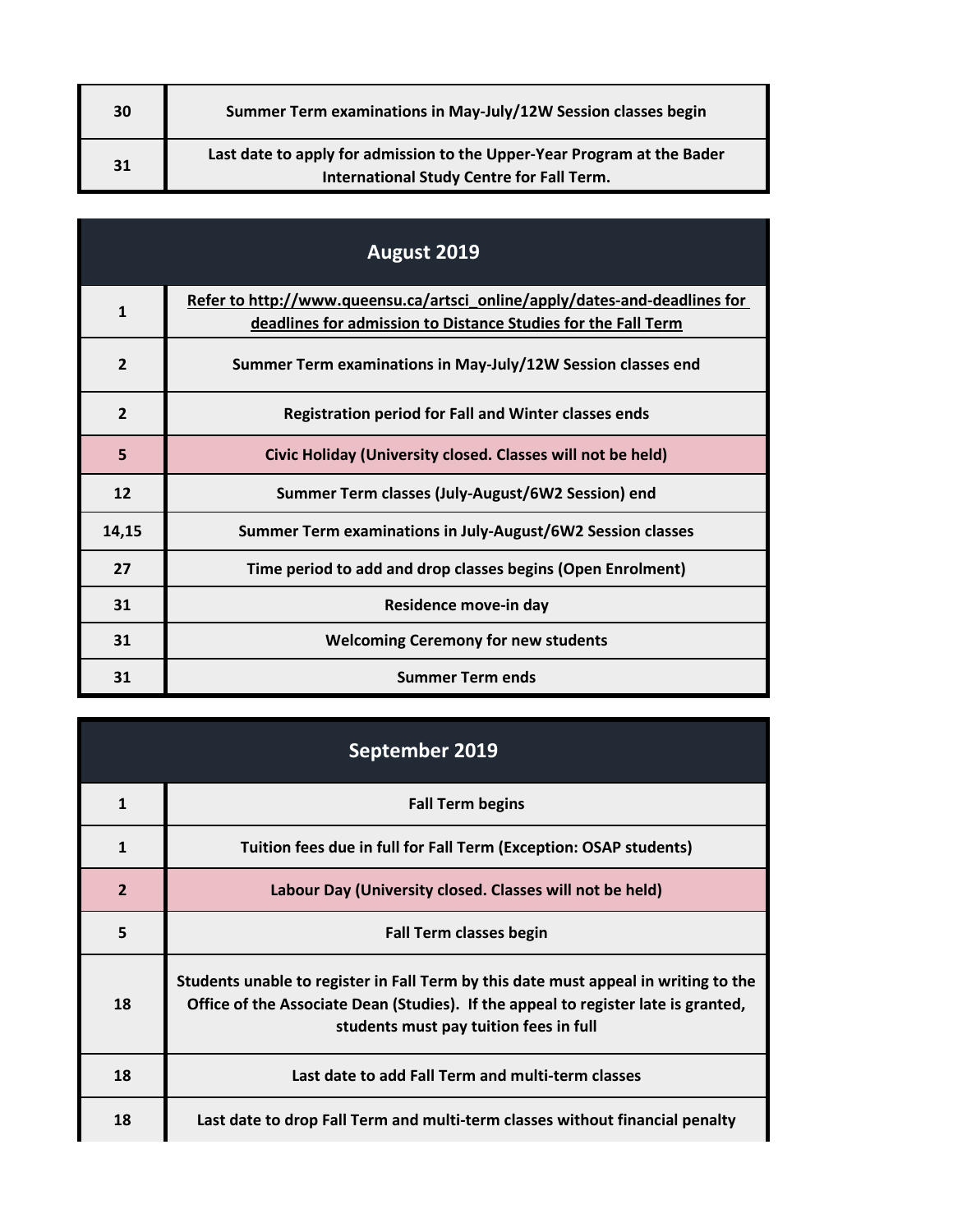| October 2019 |                                                                 |
|--------------|-----------------------------------------------------------------|
| 14           | Thanksgiving Day (University closed. Classes will not be held.) |
| 15           | Last date to apply in SOLUS to graduate for Fall 2019           |
| 16           | <b>University Day</b>                                           |
| 24,25        | <b>Fall mid-term break</b>                                      |

| <b>November 2019</b>                                                                                                                                                                          |                                                                                                                              |
|-----------------------------------------------------------------------------------------------------------------------------------------------------------------------------------------------|------------------------------------------------------------------------------------------------------------------------------|
| NOTE: Fall 2019 Convocation dates will be published by the Office of the University Registrar in<br>May 2019. Please refer to http://www.queensu.ca/registrar/convocation to view these dates |                                                                                                                              |
| $\mathbf{1}$                                                                                                                                                                                  | Last date to drop Fall Term classes without academic penalty                                                                 |
| 7                                                                                                                                                                                             | Last date to apply for accommodation for an official examination conflict for the<br>December examination session            |
| 11                                                                                                                                                                                            | Remembrance Day observance (Classes cancelled 10:30 - 11:30 a.m.)                                                            |
| 15                                                                                                                                                                                            | Last date to apply for admission to the Upper-Year Program at the Bader<br><b>International Study Centre for Winter Term</b> |
| 29                                                                                                                                                                                            | <b>Fall term classes end</b>                                                                                                 |
| 30                                                                                                                                                                                            | Fall Term pre-examination study period begins                                                                                |

| December 2019 |                                                                                                                                               |
|---------------|-----------------------------------------------------------------------------------------------------------------------------------------------|
| 1             | Refer to http://www.queensu.ca/artsci_online/apply/dates-and-deadlines for<br>deadlines for admission to Distance Studies for the Winter Term |
|               | Last date for Queen's students to apply for admission to Dual or Second Degree<br><b>Programs for Winter Term</b>                             |
|               | First date to apply to graduate in SOLUS for Spring 2020                                                                                      |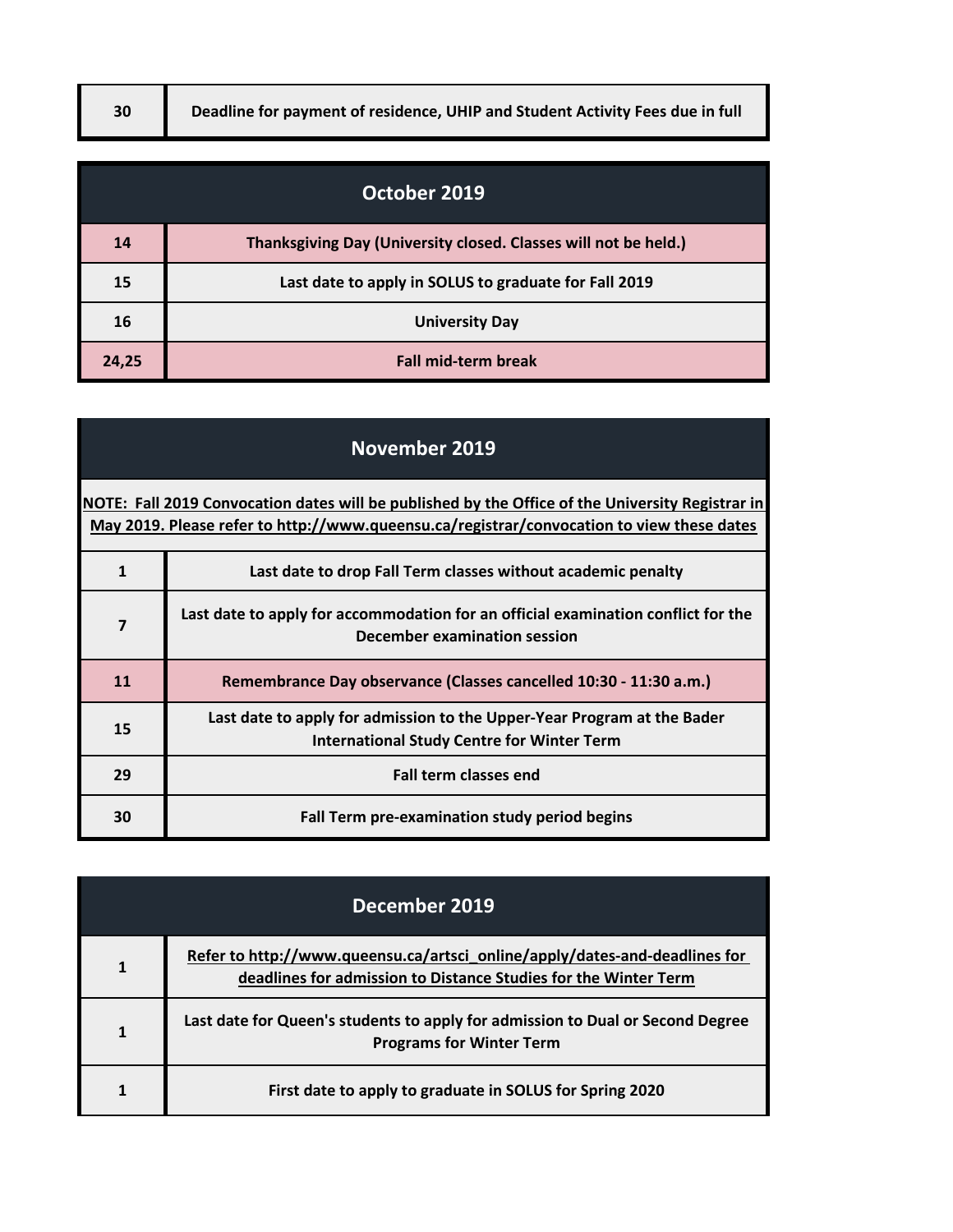| 3        | Fall Term pre-examination study period ends                                      |
|----------|----------------------------------------------------------------------------------|
| $4 - 19$ | Final examinations in Fall Term classes and mid-year tests in multi-term classes |
| 6        | <b>Commemoration Day (examinations cancelled)</b>                                |
| 31       | <b>Fall Term ends</b>                                                            |

| January 2020 |                                                                                                                                                                                                                       |
|--------------|-----------------------------------------------------------------------------------------------------------------------------------------------------------------------------------------------------------------------|
| $\mathbf{1}$ | New Year's Day (University closed. Classes will not be held)                                                                                                                                                          |
| $\mathbf{1}$ | <b>Winter Term begins</b>                                                                                                                                                                                             |
| 6            | <b>Winter Term classes begin</b>                                                                                                                                                                                      |
| 10           | Tuition fees due in full for Winter Term classes (Exception: OSAP students)                                                                                                                                           |
| 10           | Last date to apply to the International Programs Office for exchange programs for<br>2019-2020                                                                                                                        |
| 17           | Students unable to register in Winter Term by this date must appeal in writing to<br>the Office of the Associate Dean (Studies). If the appeal to register late is granted,<br>students must pay tuition fees in full |
| 17           | Last date to add Winter Term classes                                                                                                                                                                                  |
| 17           | Last date to drop Winter Term classes without financial penalty                                                                                                                                                       |

| <b>February 2020</b> |                                                    |
|----------------------|----------------------------------------------------|
| 3                    | <b>Registration for Summer Term classes begins</b> |
| 17                   | <b>Family Day (classes will not be held)</b>       |
| 18-21                | Mid-term Reading Week (all classes cancelled)      |

| <b>March 2020</b>                                                                                                     |
|-----------------------------------------------------------------------------------------------------------------------|
| Last date to apply for accommodation for an official examination conflict for the<br><b>April examination session</b> |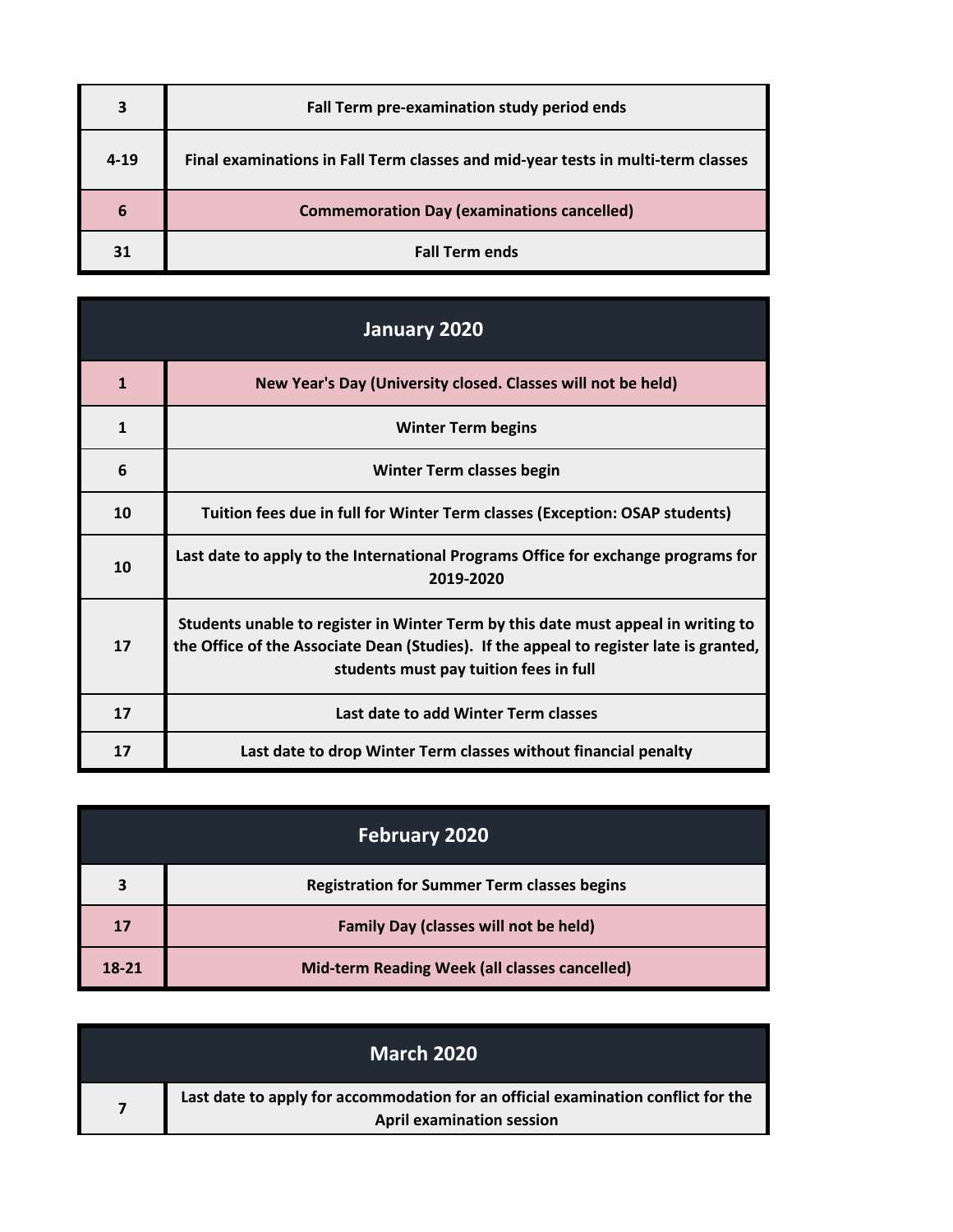| 30 | Last date to apply for admission to the Upper-Year Program at the Bader<br>International Study Centre for Summer Term (May-June Session). |
|----|-------------------------------------------------------------------------------------------------------------------------------------------|
| 31 | Last date to apply to the University for upper-year full-time admission for Summer<br>Term from another post-secondary institution        |

| <b>April 2020</b> |                                                                                                                                                                                                                                     |
|-------------------|-------------------------------------------------------------------------------------------------------------------------------------------------------------------------------------------------------------------------------------|
| $\mathbf{1}$      | Refer to http://www.queensu.ca/artsci_online/apply/dates-and-deadlines for<br>deadlines for admission to Distance Studies for the Summer Term                                                                                       |
| $\mathbf{1}$      | Last day for Queen's students to apply for a Dual Degree Program for Summer Term                                                                                                                                                    |
| 3                 | <b>Winter Term classes end</b>                                                                                                                                                                                                      |
| $4 - 8$           | Winter Term pre-exam study period                                                                                                                                                                                                   |
| $9 - 25$          | <b>Final examinations in Winter Term and multi-term classes</b>                                                                                                                                                                     |
| 10                | Good Friday (University closed. Classes will not be held)                                                                                                                                                                           |
| 15                | Last date for receipt of required documentation from students seeking admission<br>for Summer Term to full- or part-time study, including transfer students, to ensure<br>that an admission decision is made before the Term begins |
| 30                | <b>Winter Term ends</b>                                                                                                                                                                                                             |
| 30                | Last date to apply to graduate in SOLUS in Spring 2020                                                                                                                                                                              |

| <b>May 2020</b> |                                                                                                                                                                                                                                                                   |
|-----------------|-------------------------------------------------------------------------------------------------------------------------------------------------------------------------------------------------------------------------------------------------------------------|
| $\mathbf{1}$    | <b>Summer Term begins</b>                                                                                                                                                                                                                                         |
| $\mathbf{1}$    | Tuition fees due in full for Summer Term classes (May-June/6W1 and May-<br>July/12W sessions)                                                                                                                                                                     |
| 8               | Students unable to register in Summer Term (May-June/6W1 and May-July/12W<br>sessions) by this date must appeal in writing to the Office of the Associate Dean<br>(Studies). If the appeal to register late is granted, students must pay tuition fees in<br>full |
| 8               | Last date to apply for admission to the Upper-Year Program at the Bader<br>International Study Centre for Summer Term (August Session).                                                                                                                           |
| 11              | Summer Term classes (May-June/6W1 and May-July/12W sessions) begin                                                                                                                                                                                                |

 $\mathbb{R}^2$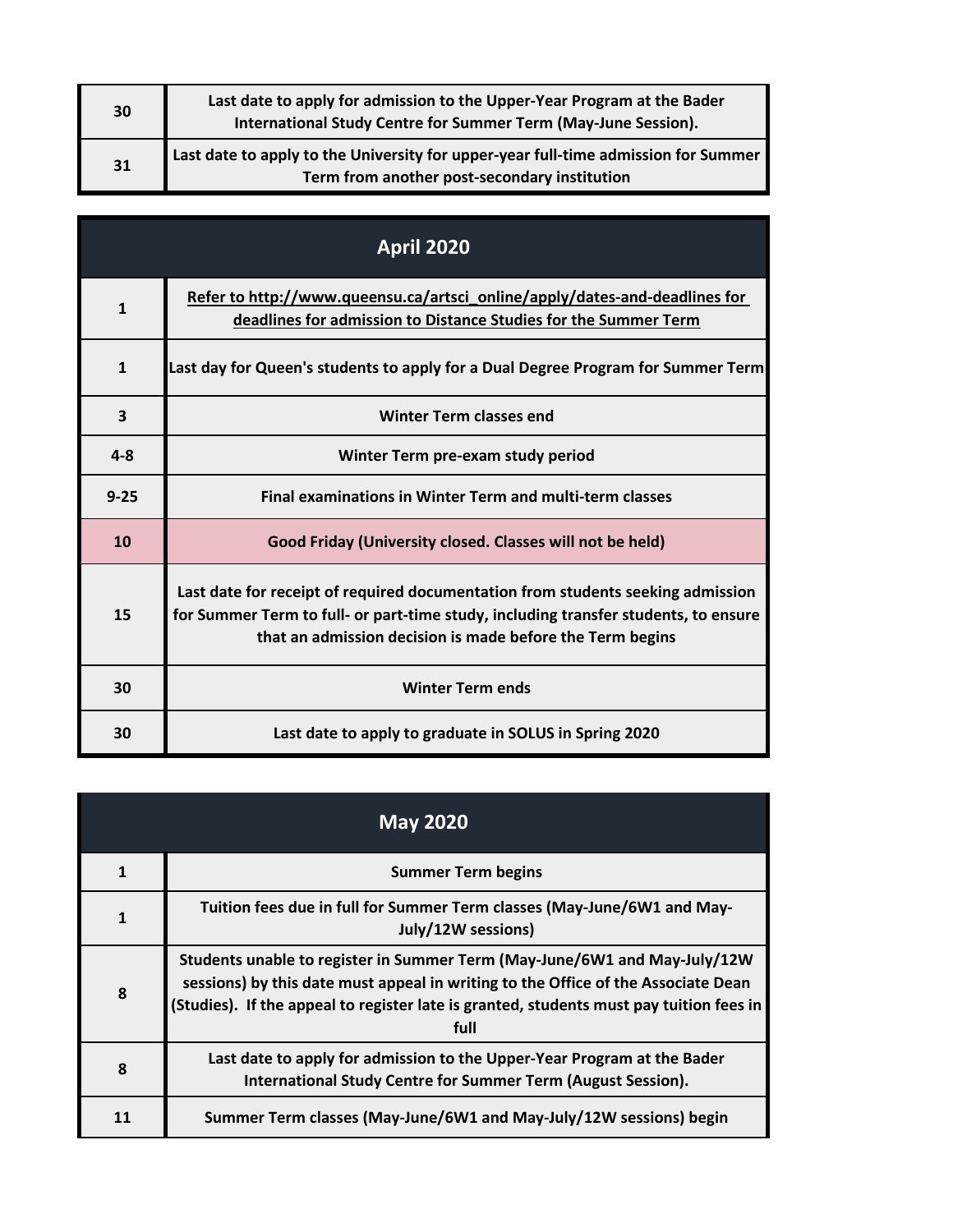| 15 | Last date to add Summer Term classes (May-June/6W1 and May-July/12W<br>sessions) |
|----|----------------------------------------------------------------------------------|
| 18 | Victoria Day (classes will not be held)                                          |
| 20 | Last date to drop Winter Term and multi-term classes without academic penalty    |

| <b>June 2020</b>                                                                                                                                              |                                                                                                                                                                                                                                 |
|---------------------------------------------------------------------------------------------------------------------------------------------------------------|---------------------------------------------------------------------------------------------------------------------------------------------------------------------------------------------------------------------------------|
| NOTE: Spring 2020 Convocation: Dates will be determined in November 2019. Please refer to<br>http://www.queensu.ca/registrar/convocation to view these dates. |                                                                                                                                                                                                                                 |
| $\mathbf{1}$                                                                                                                                                  | Last date to apply to the University for admission as a part-time student for Fall<br>Term                                                                                                                                      |
| $\mathbf{1}$                                                                                                                                                  | Last date for Queen's students to apply for admission to a Dual Degree Program for<br><b>Fall Term</b>                                                                                                                          |
| $\mathbf{1}$                                                                                                                                                  | Last date for Queen's students to apply to transfer into the Faculty of Arts and<br><b>Science for Fall Term</b>                                                                                                                |
| $\mathbf{1}$                                                                                                                                                  | Last date to apply to the University for upper-year full-time admission for Fall Term<br>from another post-secondary institution.                                                                                               |
| 5                                                                                                                                                             | Last date to drop Summer Term classes (May-June/6W1) without financial penalty                                                                                                                                                  |
| 5                                                                                                                                                             | Last date to drop Summer Term classes (May-July/12W sessions) without financial<br>penalty                                                                                                                                      |
| 5                                                                                                                                                             | Last date to drop Summer Term classes (May-June/6W1) without academic penalty                                                                                                                                                   |
| $\overline{7}$                                                                                                                                                | Last date to apply for accommodation for an official examination conflict for the<br>June, July and August examination sessions                                                                                                 |
| 15                                                                                                                                                            | Last date for receipt of required documentation from students seeking admission<br>for Fall Term to full-or part-time study, including transfer students, to ensure that<br>an admission decision is made before the Term begin |
| 22                                                                                                                                                            | Summer Term classes (May-June/6W1 Session) end                                                                                                                                                                                  |
| $25 - 27$                                                                                                                                                     | Summer Term examinations in May-June/6W1 Session classes                                                                                                                                                                        |

**July 2020**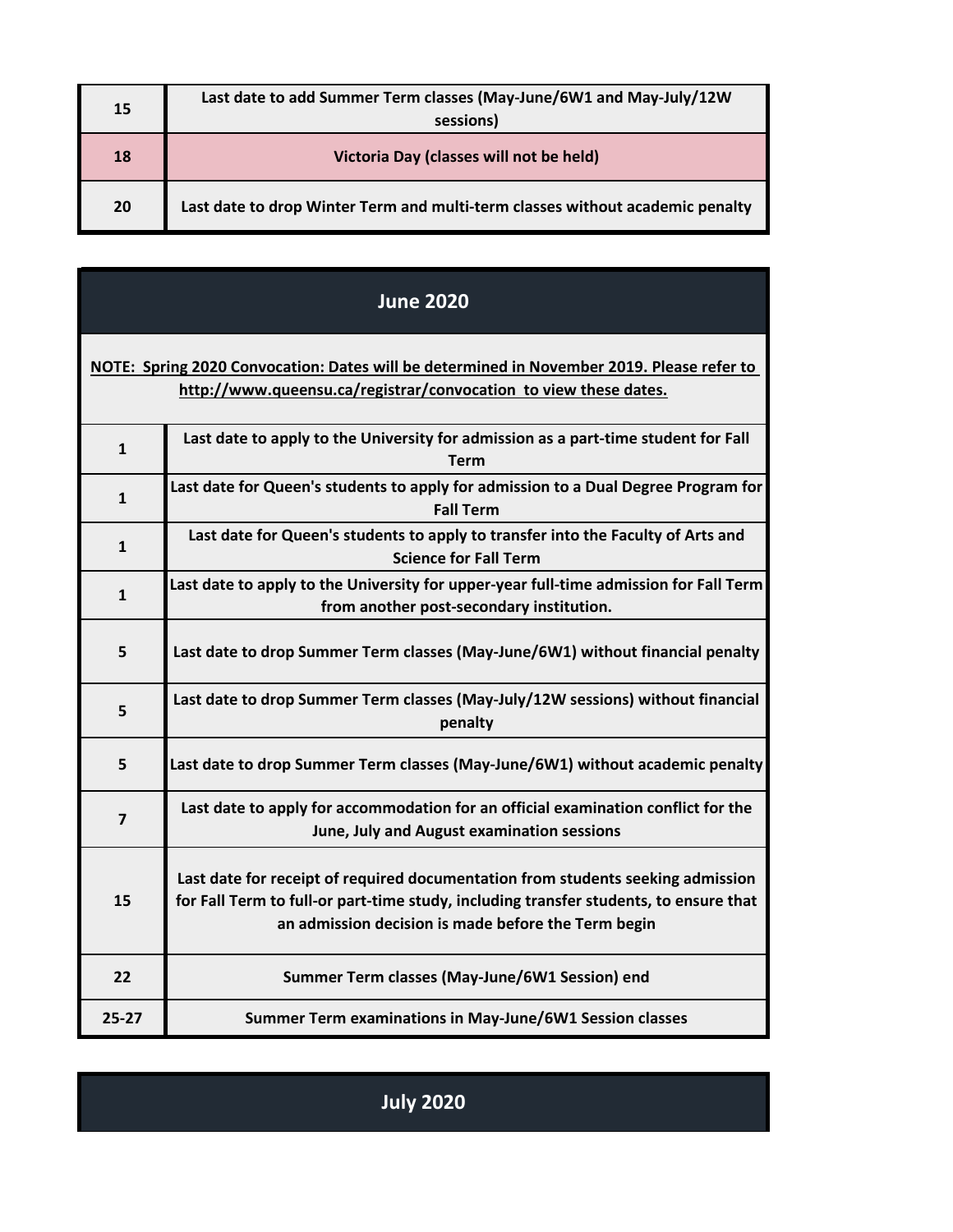| $\mathbf{1}$   | Tuition fees due in full for Summer Term classes (July-August /6W2 Session)                                                                                                                                                                      |
|----------------|--------------------------------------------------------------------------------------------------------------------------------------------------------------------------------------------------------------------------------------------------|
| $\mathbf{1}$   | Canada Day (classes will not be held)                                                                                                                                                                                                            |
| $\overline{2}$ | Summer Term classes (July-August /6W2 Session) begin                                                                                                                                                                                             |
| 3              | Last date to drop Summer Term classes (May-July/12W Session) without academic<br>penalty                                                                                                                                                         |
| 8              | Students unable to register in Summer Term (July-August /6W2 Session) by this<br>date must appeal in writing to the Office of the Associate Dean (Studies). If the<br>appeal to register late is granted, students must pay tuition fees in full |
| 8              | Last date to add Summer Term classes (July-August /6W2 Session)                                                                                                                                                                                  |
| 8              | Last date to drop Summer Term classes (July-August /6W2 Session) without<br>financial penalty                                                                                                                                                    |
| 13-31          | <b>Registration period for Fall and Winter classes</b>                                                                                                                                                                                           |
| 15             | First date to apply in SOLUS to graduate for Fall 2020                                                                                                                                                                                           |
| 29             | Last date to drop Summer Term classes (July-August /6W2 Session) without<br>academic penalty                                                                                                                                                     |
| 31             | Summer Term classes (May-July/12W Session) end                                                                                                                                                                                                   |
| 31             | Last date to apply for admission to the Upper-Year Program at the Bader<br><b>International Study Centre for Fall Term</b>                                                                                                                       |

| August 2020             |                                                                                                                                             |
|-------------------------|---------------------------------------------------------------------------------------------------------------------------------------------|
| 1                       | Refer to http://www.queensu.ca/artsci_online/apply/dates-and-deadlines for<br>deadlines for admission to Distance Studies for the Fall Term |
| $\overline{\mathbf{3}}$ | Civic Holiday (Classes will not be held)                                                                                                    |
| $4 - 8$                 | Summer Term examinations in May-July/12W Session classes                                                                                    |
| 10                      | Summer Term classes (July-August /6W2 Session) end                                                                                          |
| 12.13                   | Summer Term examinations in July-August /6W2 Session classes                                                                                |